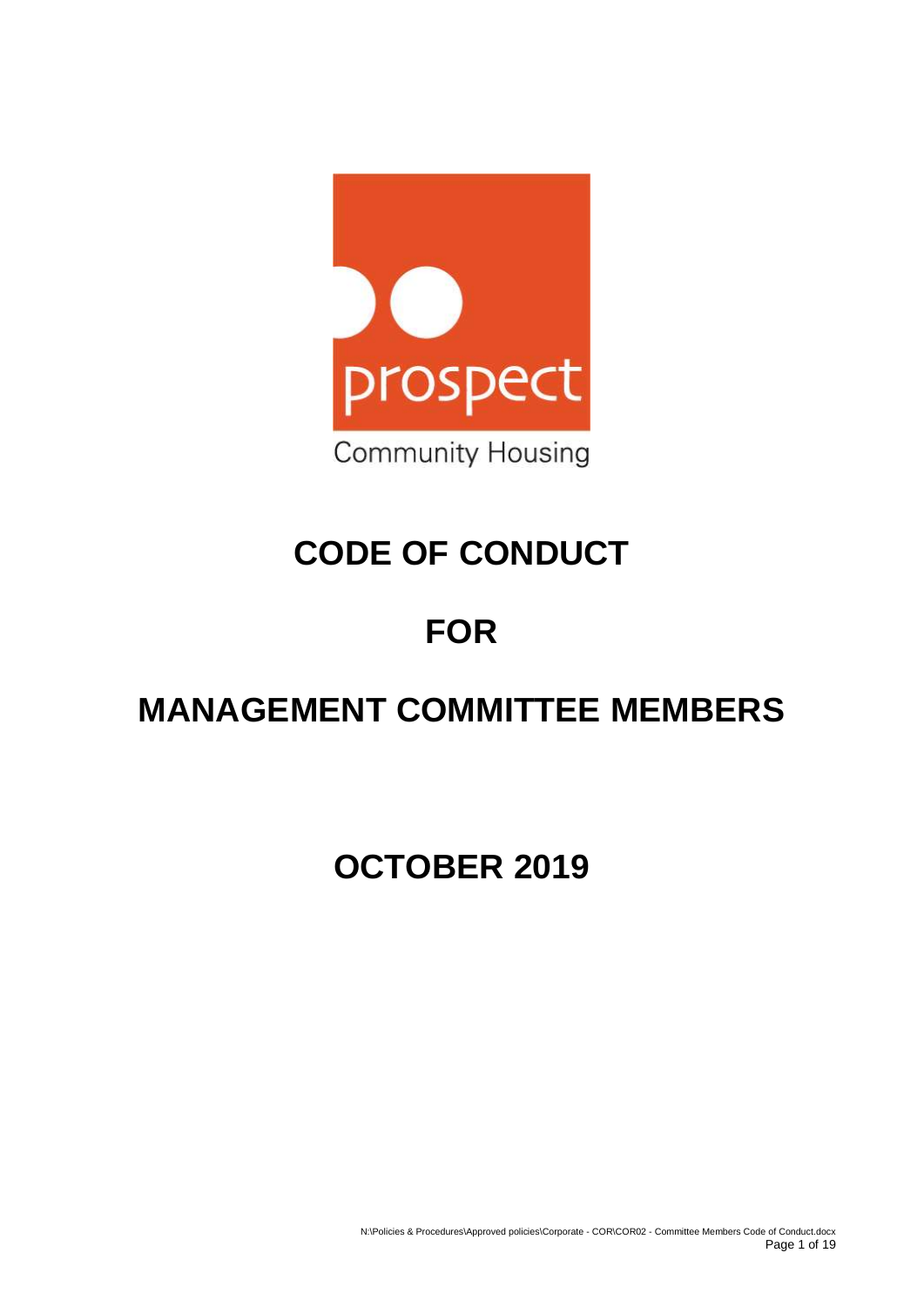## **CONTENTS**

| <b>ITEM</b>                                                  |                                                          |                 |
|--------------------------------------------------------------|----------------------------------------------------------|-----------------|
| 1.                                                           | <b>INTRODUCTION</b>                                      | 3               |
|                                                              | Purpose of the Code                                      | 3               |
|                                                              | Application of the Code                                  | 3               |
|                                                              |                                                          |                 |
| 2.                                                           | <b>VISION, VALUES and OBJECTIVES</b>                     | 4               |
|                                                              | Vision, Values & Objectives                              | 4               |
|                                                              | <b>Business Plan</b>                                     | 4               |
| 3.                                                           | <b>ROLES and RESPONSIBILITIES - MANAGEMENT COMMITTEE</b> | 4               |
| 4.                                                           | <b>ROLES and RESPONSIBILITIES - COMMITTEE MEMBERS</b>    | 5               |
|                                                              | Introduction                                             | 5               |
|                                                              | The Nolan Principles                                     | 6               |
|                                                              | Equality                                                 | $\overline{7}$  |
|                                                              | Respect                                                  | 7               |
|                                                              | Confidentiality                                          | 7               |
|                                                              | Integrity & disclosure                                   | 8               |
|                                                              | Membership of other groups in Wester Hailes              | 9               |
|                                                              | Representation & advocacy                                | 10              |
|                                                              | Payments & benefits                                      | 10              |
|                                                              | Purchasing                                               | 10              |
|                                                              | Political activity                                       | 11              |
|                                                              | Gifts & hospitality                                      | 11              |
|                                                              | Press & media                                            | 11              |
|                                                              | Social media                                             | 11              |
|                                                              | Whistleblowing                                           | 12 <sub>2</sub> |
| 5.                                                           | <b>BREACHES and FAILURES</b>                             | 12              |
| 6.                                                           | <b>POLICIES and PROCEDURES</b>                           | 12              |
| 7.                                                           | <b>CONCLUSION</b>                                        | 12              |
|                                                              | <b>APPENDICES</b>                                        |                 |
|                                                              | Appendix 1 - Form of Acceptance                          | 13              |
| Appendix 2 - Investigating breaches and failures – procedure |                                                          |                 |
|                                                              | Appendix 3 - Related documents                           | 18              |

N:\Policies & Procedures\Approved policies\Corporate - COR\COR02 - Committee Members Code of Conduct.docx Page 2 of 19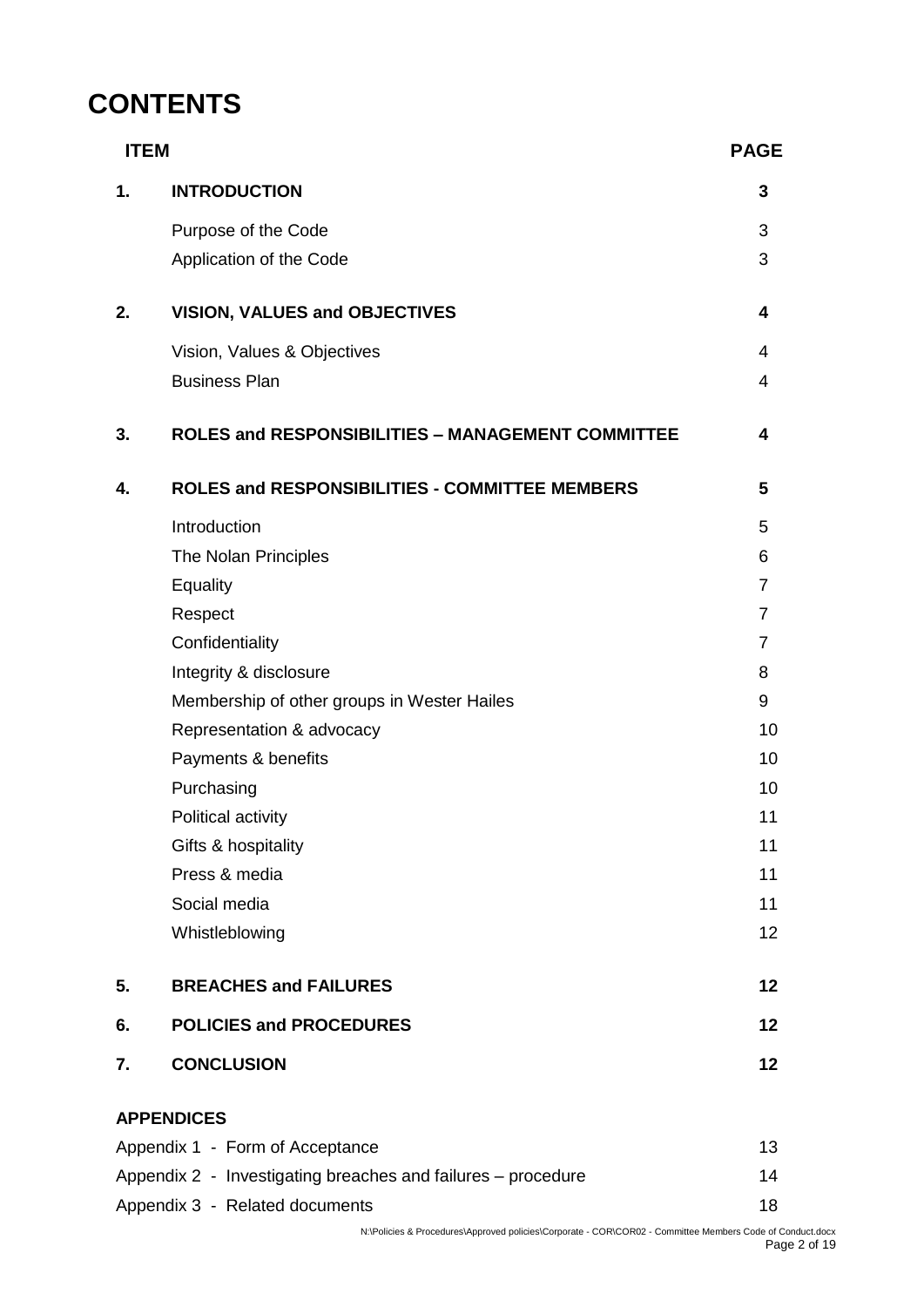## **1.0 INTRODUCTION**

#### **Purpose of the Code**

- 1.1 Being a Committee Member of Prospect Community Housing involves important responsibilities, as the Management Committee has ultimate responsibility for all the actions carried out in the name of Prospect.
- 1.2 The purpose of this Code is to set out the standards of conduct expected of Committee Members, both collectively and individually, to ensure that the Management Committee:
	- upholds and promotes Prospect's aim, objectives and values
	- meets its responsibilities
	- acts in accordance with its legal obligations
	- observes high ethical standards.
- 1.3 This Code seeks to ensure the highest standards in Prospect's governance arrangements. Our Code of Governance (which this Code of Conduct forms a part of) is based on the Langlands principles – 'The Good Governance Standard for Public Services'.

In all our Codes, policies and procedures etc. we will comply with the law, and with current guidance and 'good practice' issued by the Scottish Housing Regulator, the Office of the Scottish Charities Regulator, the Financial Services Agency (with whom we are registered as an Industrial & Provident Society but not as a provider of financial services) and any other branch of The Scottish Government or any other statutory authority that impacts on the services we provide.

- 1.4 We are determined that the conduct of Committee Members will give tenants, funders, all relevant statutory authorities, those we contract with and all others involved in our activities the confidence that our affairs are being properly conducted, so that Prospect is protected from any suggestion that our actions are influenced by improper motives.
- 1.5 This Code aims to help Committee Members in discharging their responsibilities. We recognise however that this Code on its own is not enough, and we will also provide training, support, assistance and advice to Committee Members as required to provide and develop the necessary skills and experience etc. We will seek to ensure that membership of our Committee is a worthwhile experience.

#### **Application of the Code**

- 1.6 This Code applies to the individual conduct of all Committee Members and to their corporate conduct as members both of the Management Committee and of any Working Group(s) to which they may be appointed.
- 1.7 No new Committee Member, whether elected or co-opted, may act as such until he or she has signed and delivered to the Director the form stating their acceptance of this Code (Appendix 1).
- 1.8 Following each Annual General Meeting of Prospect, each Committee Member will sign a declaration confirming that they will continue to be bound by this Code.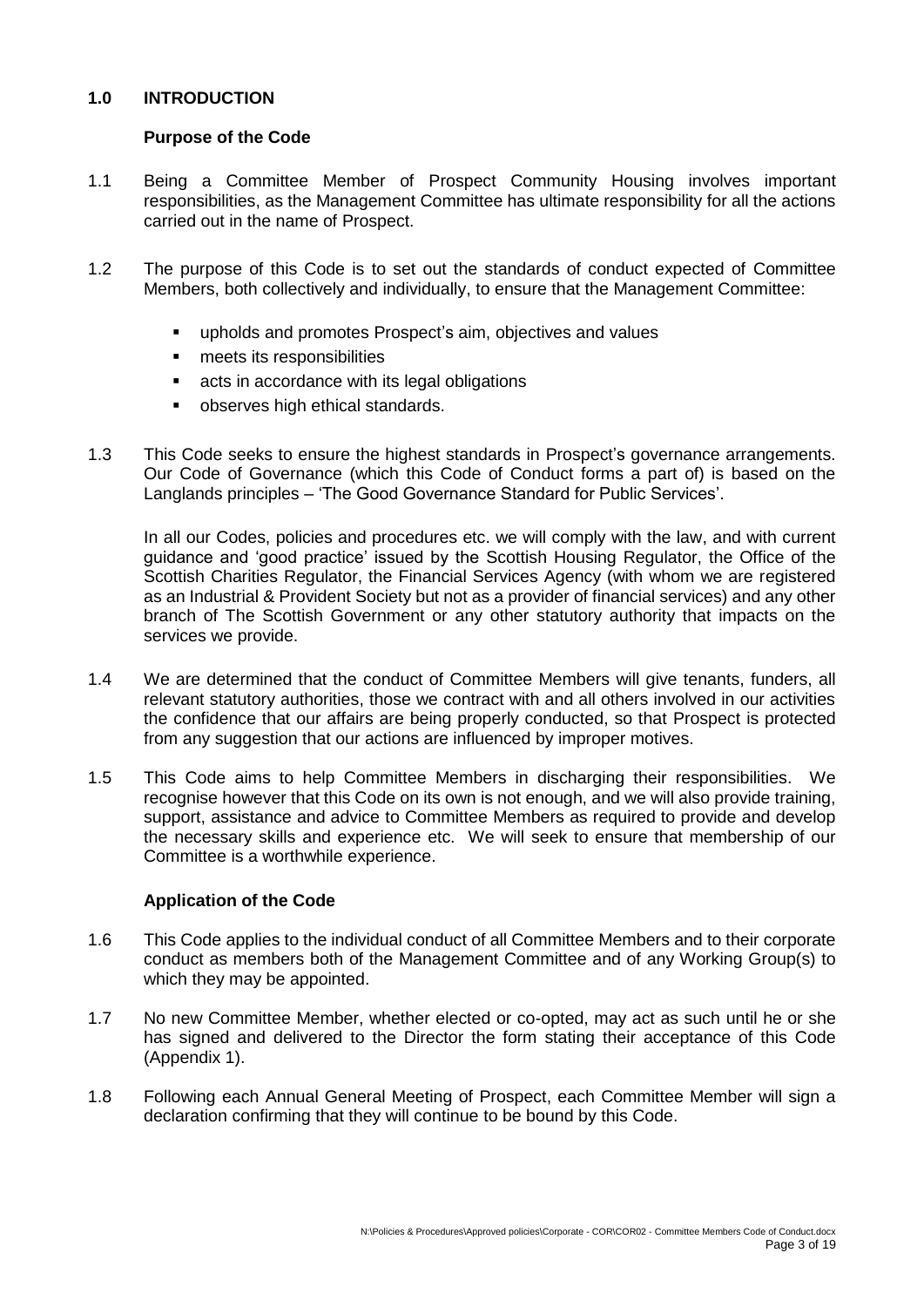## **2.0 VISION, VALUES & OBJECTIVES**

2.1 This section re-states our vision, values and objectives, which underpin this Code.

#### **VISION**

Providing homes and building communities together.

#### **VALUES**

Our values underpin and drive all our activities. They reflect 'who we are' and what we continually seek to achieve.

- Pioneering
- **Reliability**
- Listening
- Fairness
- **Partnership**

#### **STRATEGIC OBJECTIVES**

Our strategic objectives are set as part of our three-year business plan. Please refer to our current business plan for details of our current objectives.

Meeting the outcomes of the Scottish Social Housing Charter is central to what we do, and the Strategic Objectives collectively are designed to help achieve the outcomes.

#### **Business Plan**

- 2.2 Prospect's work and reputation relies on everyone involved being familiar with and acting in accordance with our vision, values and objectives. These are translated into organisational objectives in our Business Plan.
- 2.3 Committee Members must ensure that current plans are in line with our vision, values and objectives.

#### **3.0 ROLES and RESPONSIBILITIES – MANAGEMENT COMMITTEE**

- 3.1 The Management Committee's strategic role is to:
	- determine Prospect's direction and major objectives;
	- ensure that the objectives are in line with the Rules;
	- ensure that Prospect meets its legal responsibilities;
	- **E** assess the risks facing Prospect and implement measures to eliminate or reduce their effect;
	- ensure that proper and effective controls and systems are in place and are implemented;
	- regularly review Prospect's performance against published standards and its own objectives;
	- hold the Director and Managers to account.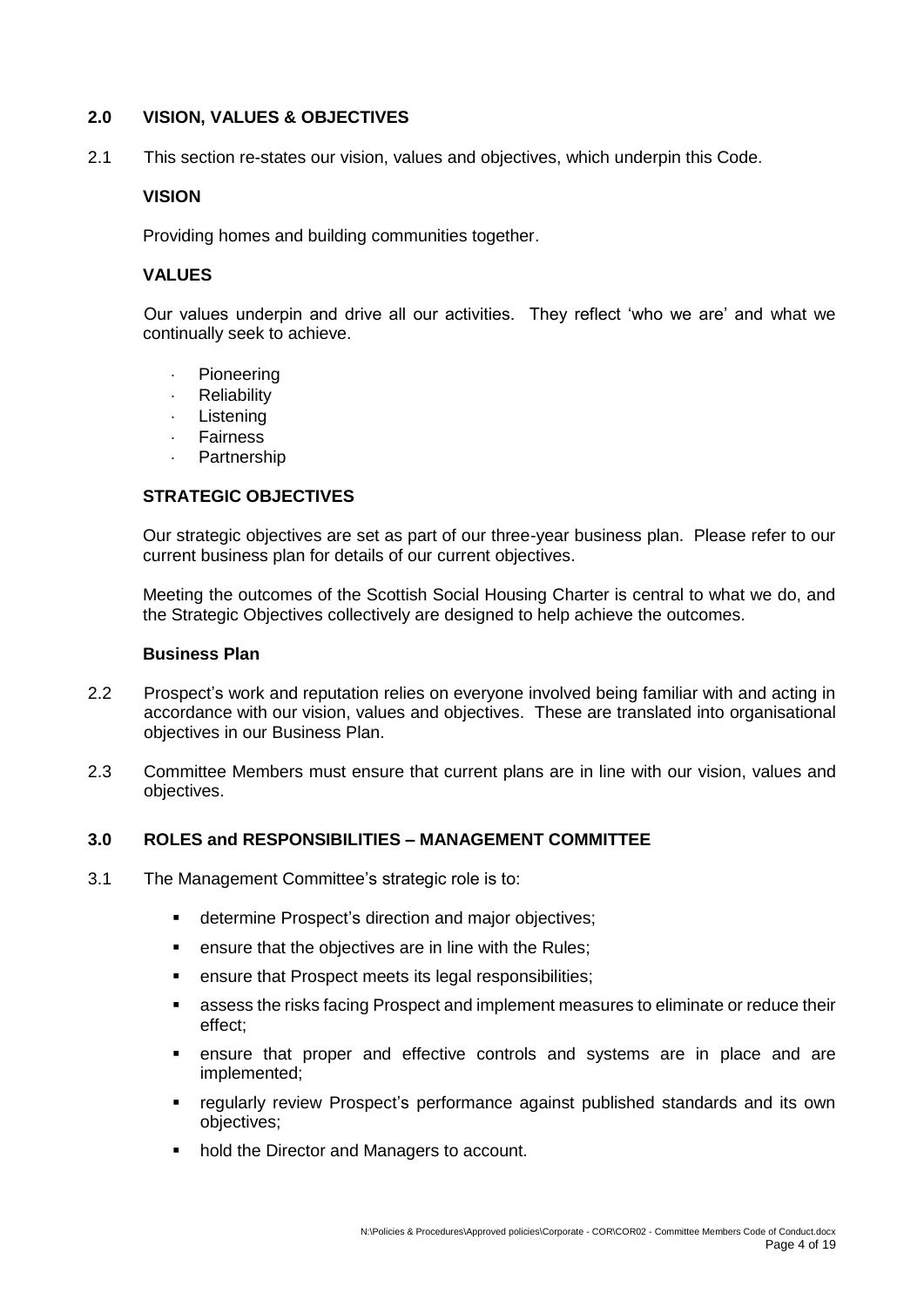- 3.2 In carrying out its role, the Management Committee is subject to and must comply with:
	- Prospect's Rules;
	- **E** all current legislation, statutory regulations and formal guidance applying to housing associations, charities, Industrial & Provident Societies and the activities Prospect is involved in;
	- the Committee Code of Governance:
	- Prospect's Standing Orders;
	- this Code of Conduct:
	- all policies approved by the Management Committee;
	- other codes of conduct, guidance, 'good practice' principles and standards applicable generally to housing associations or which have been adopted by the Management Committee as applying to Prospect.
- 3.3 The functions, powers and duties reserved to the Management Committee are set out in the Standing Orders and the Management Committee Remit.

The functions, powers and duties delegated to any Working Groups established by the Management Committee are set out in the Standing Orders and the respective Working Group remits.

The functions, powers and duties delegated to the Director and Managers are set out in the Scheme of Delegation.

- 3.4 Committee Members have a duty to ensure that:
	- they are aware of Prospect's Rules;
	- they are aware of Prospect's Standing Orders;
	- the functions, powers and duties reserved to the Management Committee are properly exercised in the interests of Prospect;
	- the arrangements for delegating some of these functions etc. to Working Groups, the Director or Managers are understood and properly adhered to.

## **4.0 ROLES and RESPONSIBILITIES – COMMITTEE MEMBERS**

#### **Introduction**

- 4.1 Each Committee Member has a personal responsibility to contribute to the effective governance of Prospect. As a Committee Member and as a charitable trustee, he or she has an overriding duty to act in the best interests of Prospect as a whole, irrespective of any other interest which he or she may have as an individual.
- 4.2 Committee Members must not support or participate in any initiative, activity or campaign which is intended to or which may have the effect of, directly or indirectly undermining or prejudicing Prospect's interests.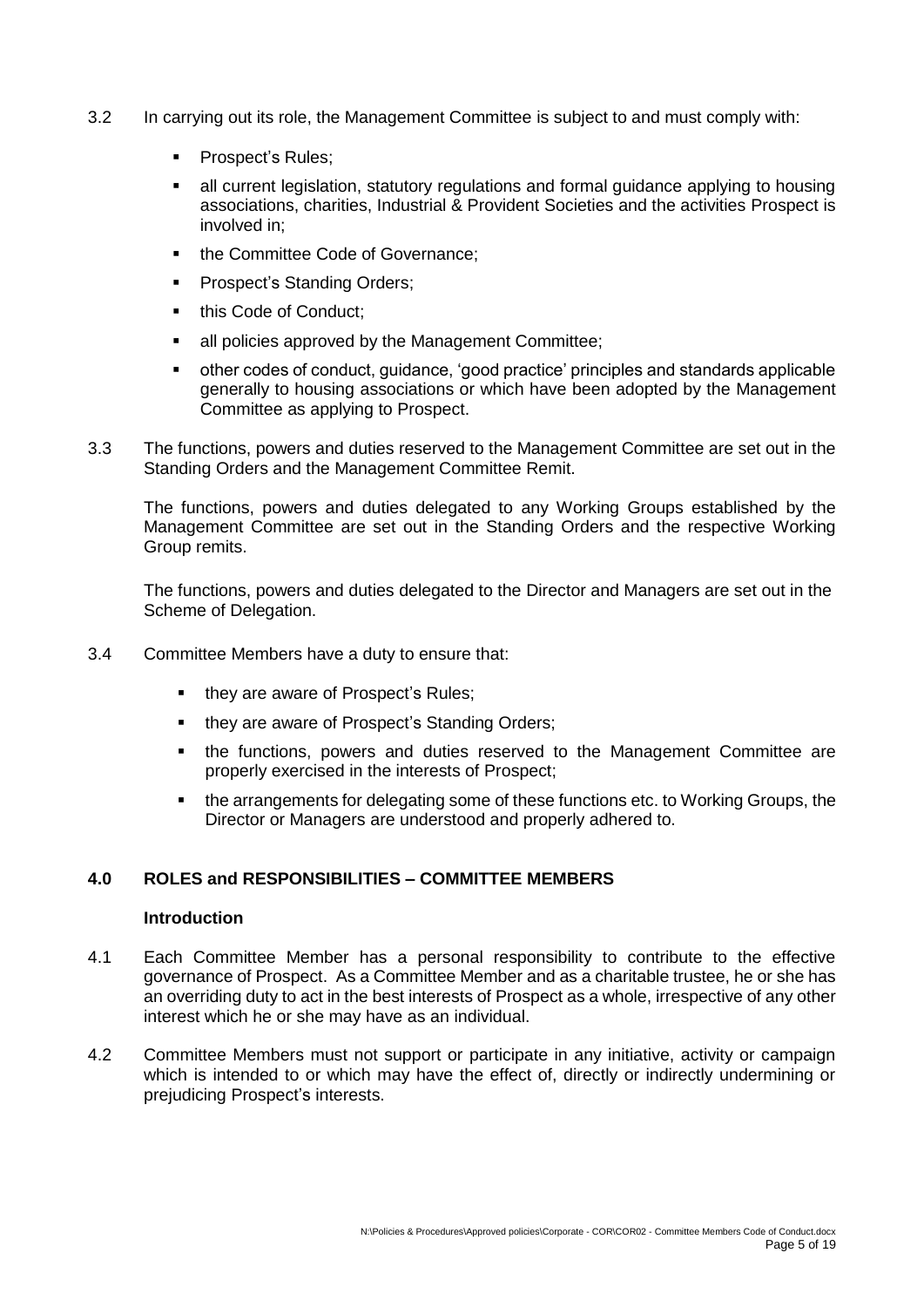#### **The Nolan Principles (Seven Principles of Public Life)**

4.3 In carrying out his or her responsibilities, Board Members will ensure that their conduct is based on the following principles, which are known as the 'Nolan' principles and which are designed to ensure that Committee Members' conduct contributes to effective governance:

**Selflessness:** Committee Members should take decisions solely in terms of Prospect's interests (the public interest). They should not do so in order to gain financial or other material benefits for themselves, their family, or their friends.

**Integrity:** Committee Members should not place themselves under any financial or other obligation to outside individuals or organisations that might influence them in the performance of their official duties.

**Objectivity:** In carrying out Prospect's business, including making appointments, awarding contracts etc., a Committee Member should make choices on merit.

**Accountability:** Committee Members are accountable for their decisions and actions to the public and must submit themselves to whatever scrutiny is appropriate to their office.

**Openness:** Committee Members should be as open as possible about all the decisions and actions that they take. They should give reasons for their decisions and restrict information only when the wider public interest clearly demands.

**Honesty:** Committee Members have a duty to declare any private interests relating to their Management Committee duties and to take steps to resolve any conflicts arising in a way that protects the public interest.

**Leadership:** Committee Members should promote and support these principles by leadership and example.

- 4.4 In basing their conduct on the above principles a Committee Member should in particular:
	- uphold Prospect's vision, values and objectives;
	- uphold our policies and act in accordance with our policies and procedures;
	- prepare adequately for Committee and where appropriate Working Group meetings, reading circulated papers before the meeting and ensuring that they have the information they need to make informed decisions;
	- **■** attend Management Committee and where appropriate Working Group meetings regularly and punctually;
	- contribute to Management Committee and where appropriate Working Group decisions, drawing on their skills and experience;
	- accept corporate responsibility for Committee decisions, irrespective of any views held or expressed before decisions are reached;
	- attend relevant Committee training and other events;
	- **•** represent Prospect as appropriate and required;
	- avoid using Prospect facilities for personal or private business purposes;
	- work as a team with other Committee Members;
	- work in partnership with and support Prospect's staff;
	- do nothing that cannot be justified to the rest of the Management Committee, tenants, members of Prospect or the public;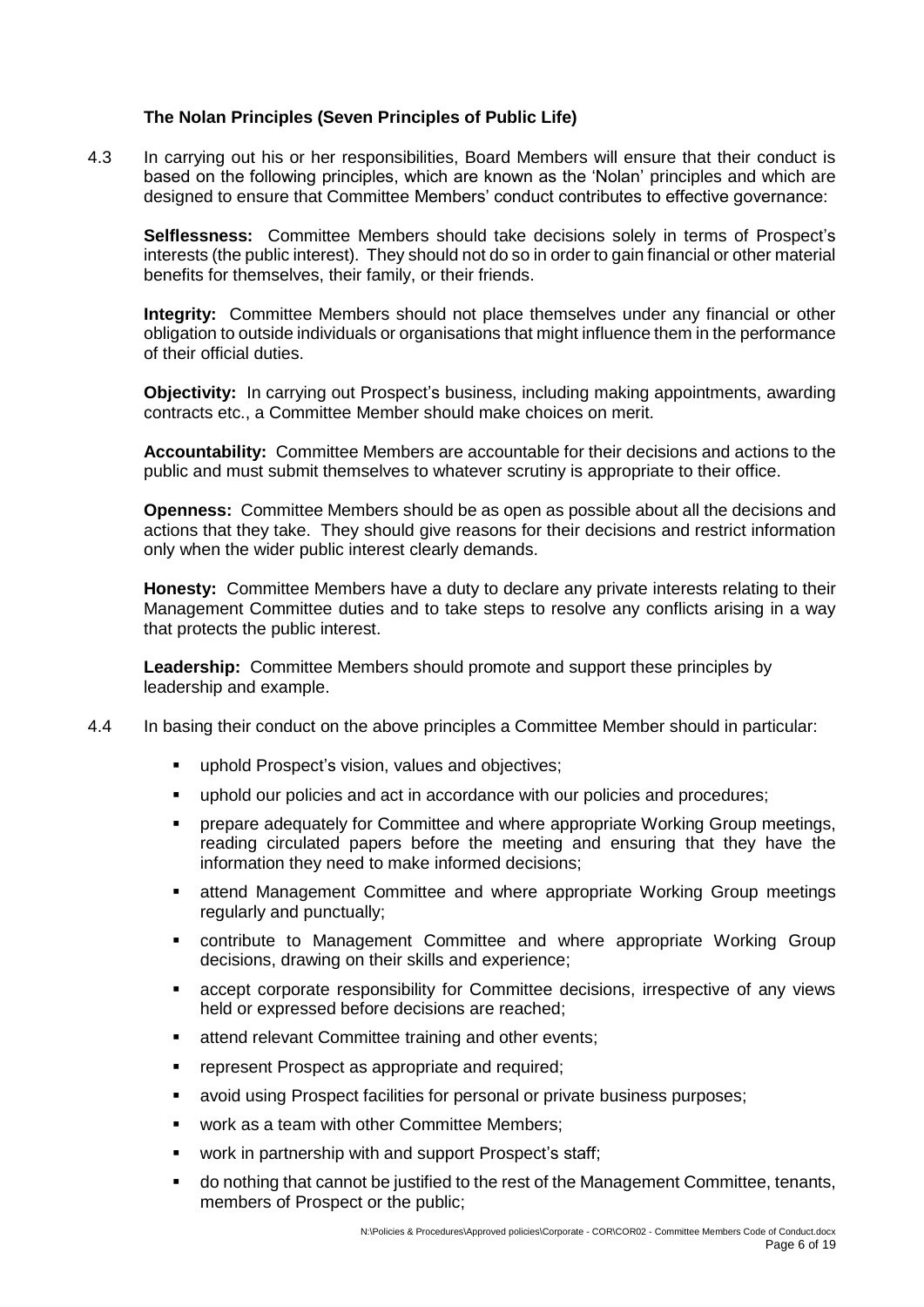- immediately inform the Chairperson and Director of any circumstances that mean he or she may no longer be eligible to act as a Committee Member;
- recognise the need to review the effectiveness of the Management Committee and its Members from time to time.
- 4.5 In addition to the above points, Committee Members should also comply with the guidance given below under the headings of:

| Equality            | Respect                                     | Confidentiality | Integrity & Disclosure    |
|---------------------|---------------------------------------------|-----------------|---------------------------|
|                     | Membership of other groups in Wester Hailes |                 | Representation & Advocacy |
| Payments & Benefits |                                             | Purchasing      | <b>Political Activity</b> |
| Gifts & Hospitality |                                             | Press & Media   | Whistleblowing            |

#### **Equality**

- 4.6 Prospect is committed to equality of opportunity in every area of its work, including membership of Prospect, membership of the Management Committee and all its activities involving applicants, tenants, staff and other members of the public.
- 4.7 The actions we will take to achieve equality are set out in our Equality & Diversity Policy.
- 4.8 Committee Members should take a personal lead in upholding and promoting our commitment to equality and diversity, applying it to their own conduct and relationships and when carrying out their responsibilities.

They should never abuse their powers as Committee Members in their treatment of others and should seek to identify and take action to redress imbalances, barriers and underrepresentation in Prospect's governance arrangements.

#### **Respect**

- 4.9 Committee Members should treat everyone with respect and consideration. They should foster mutual respect and trust among Committee Members and between Committee Members and members of Prospect's staff.
- 4.10 During meetings, Committee Members should be considerate of other Members, allowing differing opinions to be expressed and avoiding interruptions. They should show courtesy and consideration towards members of staff attending Committee meetings and in any other contact they have with staff.
- 4.11 Committee Members should avoid undue or inappropriate familiarity with or antagonism amongst Committee Members, and between or among Committee Members and members of staff, which could compromise the integrity and/or reputation of Prospect.
- 4.12 Where Committee Members have to be involved in disciplinary or grievance situations involving members of staff, they must ensure that they apply the relevant policies and procedures fairly and appropriately at all times.

#### **Confidentiality**

- 4.13 While our general aim will be to be as open as possible about our activities and decisions, Committee Members will have to keep the following types of information confidential:
	- personal information held about individuals (applicants, tenants, Committee Members, members of staff, other users of services) subject to the right of the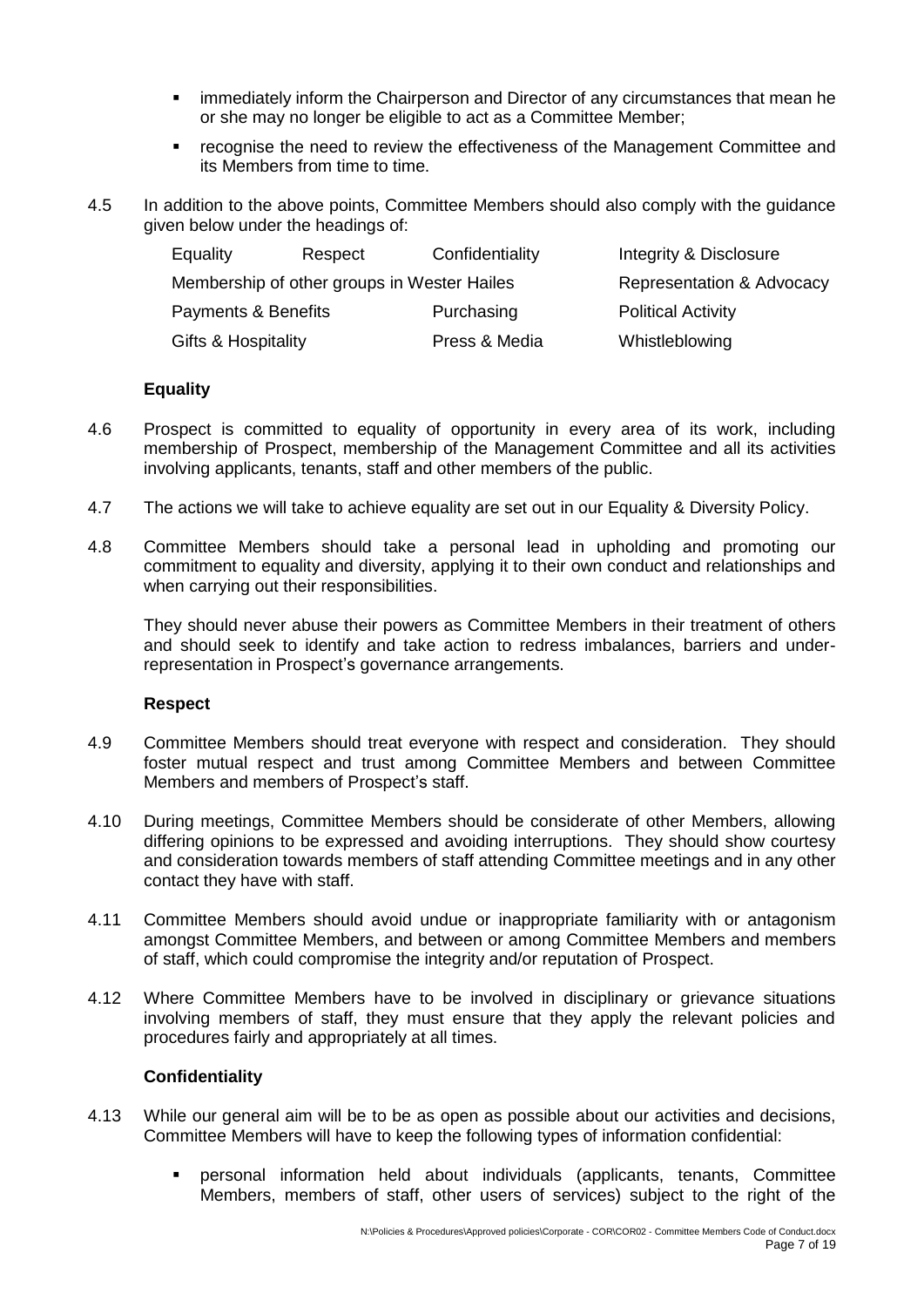individuals concerned to have access to the information held about themselves under current data protection legislation

- matters relating to our business activities, financial transactions and those of related or subsidiary organisations, the exceptions being where publishing the information is permitted or required, e.g. publishing annual accounts
- **•** matters relating to the business of our funders, service providers, contractors and other third parties with which we have or may have business or commercial relationships
- matters related to or concerned with legal disputes, actions or similar involving **Prospect**
- any other matter which is specifically identified as being confidential or which, given its nature, may be regarded as being confidential to Prospect.
- 4.14 The actions we will take to achieve the desired balance are set out in our policy on Openness and Confidentiality.

#### **Integrity and disclosure**

- 4.15 Committee Members may have personal, family or private business interests which may overlap with or conflict with the interests of Prospect. It is vital that Committee Members act with integrity and ensure that:
	- their role and actions as Committee Members are kept separate from their personal, family or employment activities, and
	- their personal or private interests do not influence, and cannot be seen to influence, the decisions taken by the Committee.
- 4.16 Overlapping or conflicting interests can result from:
	- **duality of interest:** where a Committee Member or a close relative of a Committee Member stands to gain either personally or through their business interests, by virtue of their involvement as a Committee Member, and
	- **conflict of interest:** where a Committee Member has an interest in a matter as a Committee Member and an interest in the same or a connected matter in another capacity (see also paras. 4.20 to 4.25 below on membership of other groups in Wester Hailes).
- 4.17 It is not enough for Committee Members to avoid acting improperly. They must be seen to act with integrity and avoid all situations which could reasonably give rise to a suspicion of improper or irregular conduct.

In particular, Committee Members must:

- disclose any actual or potential duality or conflict of interests on their part and/or on the part of a close relative (see section 4.18 below) and ensure that each disclosure is recorded in the minutes of the relevant meeting and in Prospect's Register of Interests;
- not take part in any decisions where there is a duality or conflict of interest, or where one could arise;
- not receive any payments or benefits from Prospect other than those which are permitted under current law;
- not abuse their position as Committee Members in order to get preferential treatment from our contractors and suppliers, or to divert or use any opportunity for Prospect to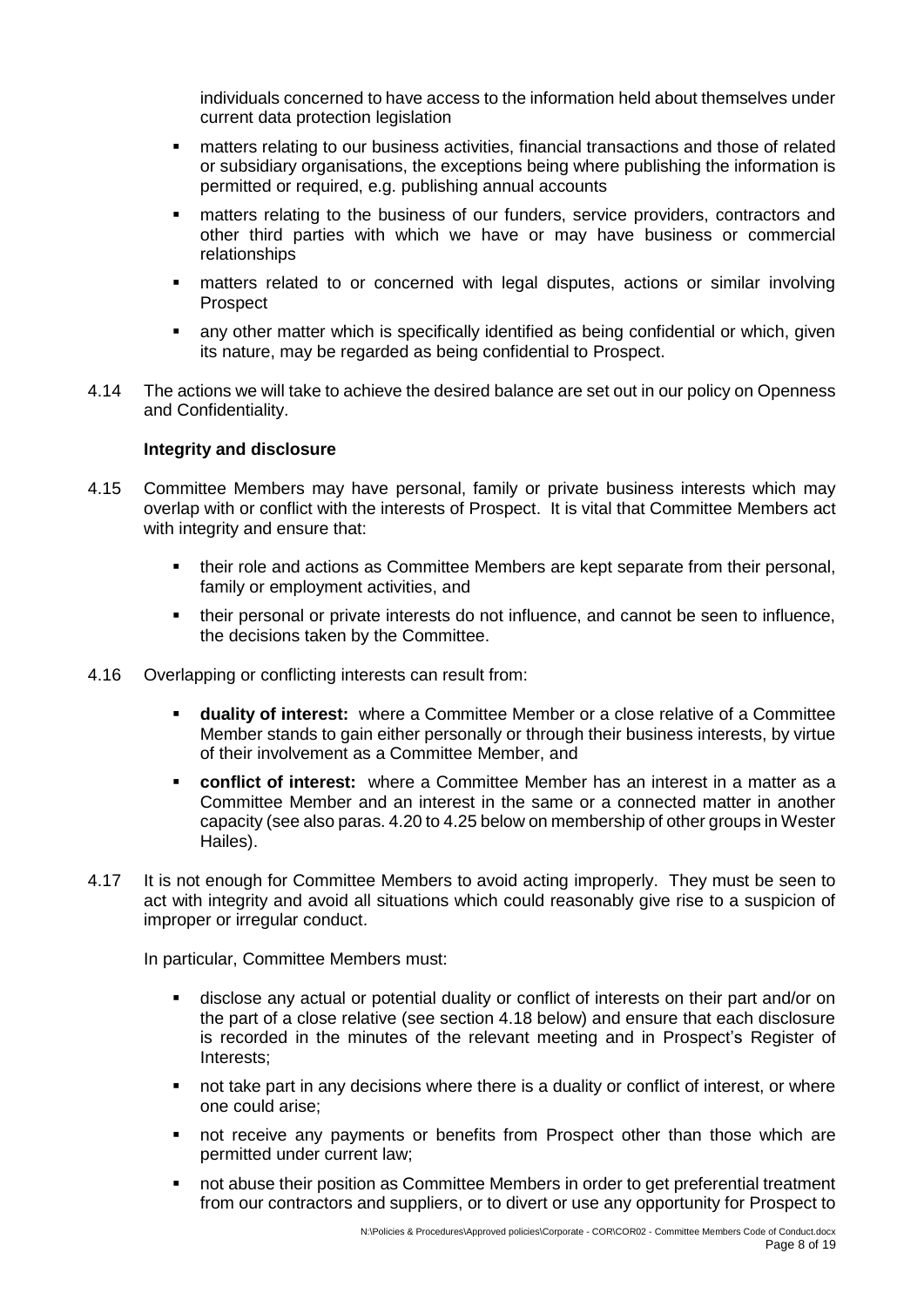provide a service or housing for the benefit of themselves, a close relative or another organisation;

- keep any political or other similar activities separate from their activities as Committee Members;
- not accept any offers of gifts and hospitality which are or could be perceived as attempts to, or likely to influence the decisions they make;
- refrain from, or stop immediately any activity which is incompatible with being a Committee Member, or resign from that position.
- 4.18 For the purposes of this Code, a 'close relative' is defined in our policy on Payments, Benefits and Corporate Accountability. However duality or conflicts of interest may arise involving individuals not covered by this definition and should this happen Committee Members will be expected to exercise the same degree of integrity as they would if the individual was a 'close relative'.

#### **Membership of other groups**

4.19 It is acknowledged that Committee Members are likely to be members of other groups or have other community responsibilities, both in Wester Hailes and elsewhere. These may include membership of Neighbourhood Councils, Registered Tenants Organisations, community based organisations, etc. Such involvement brings many advantages to Prospect but can also bring actual or potential conflicts of interest.

In order to allow Committee Members to participate fully in other community organisations while protecting Prospect's position, the guidelines in paras. 4.20 to 4.25 below should be followed.

#### Conduct at meetings of other organisations

- 4.20 In the event of Prospect business being mentioned **and** where an actual or potential conflict of interests exists, Committee Members will be expected to declare their involvement as a Prospect Committee Member and either take no part in any discussion or argue Prospect's case.
- 4.21 Committee Members will always treat information about Prospect's business acquired as a result of his/her position as a Committee Member as strictly confidential and not to be shown or imparted to anyone else.

#### Conduct at Prospect meetings

4.22 In the event of business relating to another organisation (including a Neighbourhood Council) in which a Committee Member is also involved being considered **and** where an actual or potential conflict of interest exists, the Committee Member will be expected to declare their interest as a member of the other organisation and withdraw from the meeting while that item of business is discussed. In the event of there being disagreement about whether a conflict of interest exists, the Chairperson will decide whether a Committee Member should withdraw from that part of the meeting.

#### Conduct at public meetings

4.23 Committee Members may be involved in other agencies and may find themselves in potentially difficult situations in public meetings where criticism of Prospect is being expressed.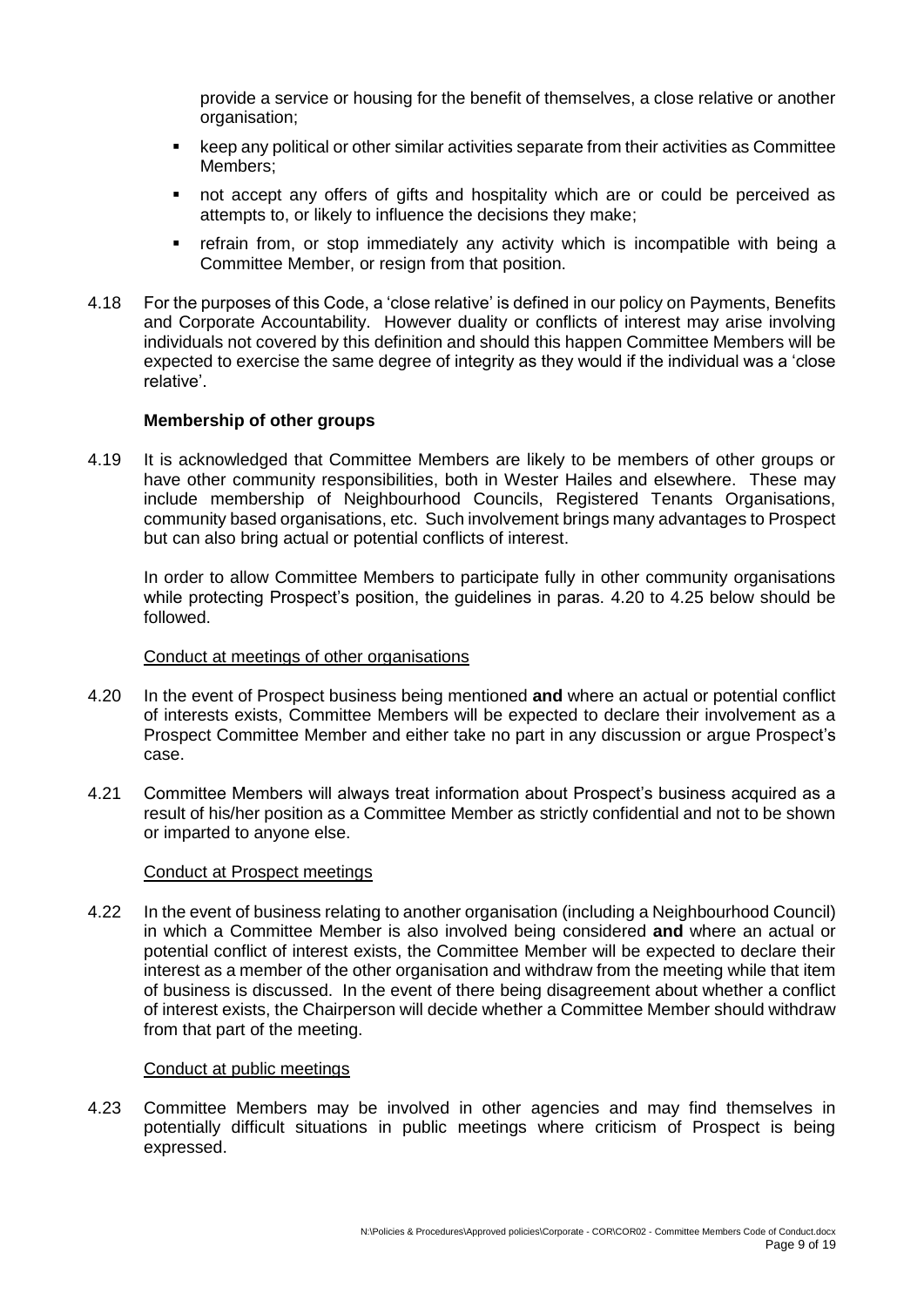- 4.24 Committee Members should bear in mind that they determine Prospect's policy and are in a position to change it. They should not support unreasonable criticism, undermine or berate staff, or make negative or derogatory comments regarding Prospect or its policies.
- 4.25 If Committee Members feel unable to support Prospect or its staff at a public meeting they should take no part in the discussion and ask Prospect's Chairperson to take up the matter.

#### **Representation & advocacy**

- 4.26 Committee Members must not form or enter into any relationship, understanding, association or agreement with a tenant whereby the impression is or may be given that the Committee Member is representing, acting or advocating for that individual's case, cause or interest against Prospect. This applies not only to paid advocacy but also to any arrangements undertaken voluntarily.
- 4.27 Tenants and other members of the public may, from time to time, approach Committee Members regarding specific matters. Where this happens the Committee Member should recommend that the person deals with the matter by approaching the relevant member of staff, or by using our Complaints procedures.

The only exception to this general rule is where a Committee Member may be approached under our Whistleblowing policy (see also 4.43 – 4.45 below).

#### **Payments & benefits**

- 4.28 No Committee Member or any of their close relatives should gain personally through payments and benefits from Prospect, except as allowed under the law and associated guidance issued by the Scottish Housing Regulator.
- 4.29 The restrictions on payments and benefits, and the exceptions allowed, are set out in our policy on Payments, Benefits and Corporate Accountability. All Committee Members must recognise the significance of these restrictions and comply with the policy.
- 4.30 Committee Members must not mix their personal money with Prospect funds.

#### **Purchasing**

- 4.31 To avoid any suspicion that a supplier or contractor may give or be given preferential treatment, Committee Members should wherever possible aim to keep their purchasing decisions as individuals and as Committee Members separate.
- 4.32 Committee Members should not knowingly use for personal or private purposes any of Prospect's current professional advisors, solicitors, architects, surveyors, engineers, other consultants, builders, maintenance contractors or major suppliers of bulk goods or services. The following exceptions to this general rule will be permitted:
	- utility companies, i.e. gas, electricity or water suppliers, or bankers;
	- where the use of a supplier is immaterial, e.g. what would be regarded as a normal retail purchase.
- 4.33 Where a Committee Member considers that there is no practicable alternative to using a current contractor or supplier, he or she must:
	- **•** inform the Director, failing whom the Chairperson or Vice Chairperson, about any proposed arrangement in advance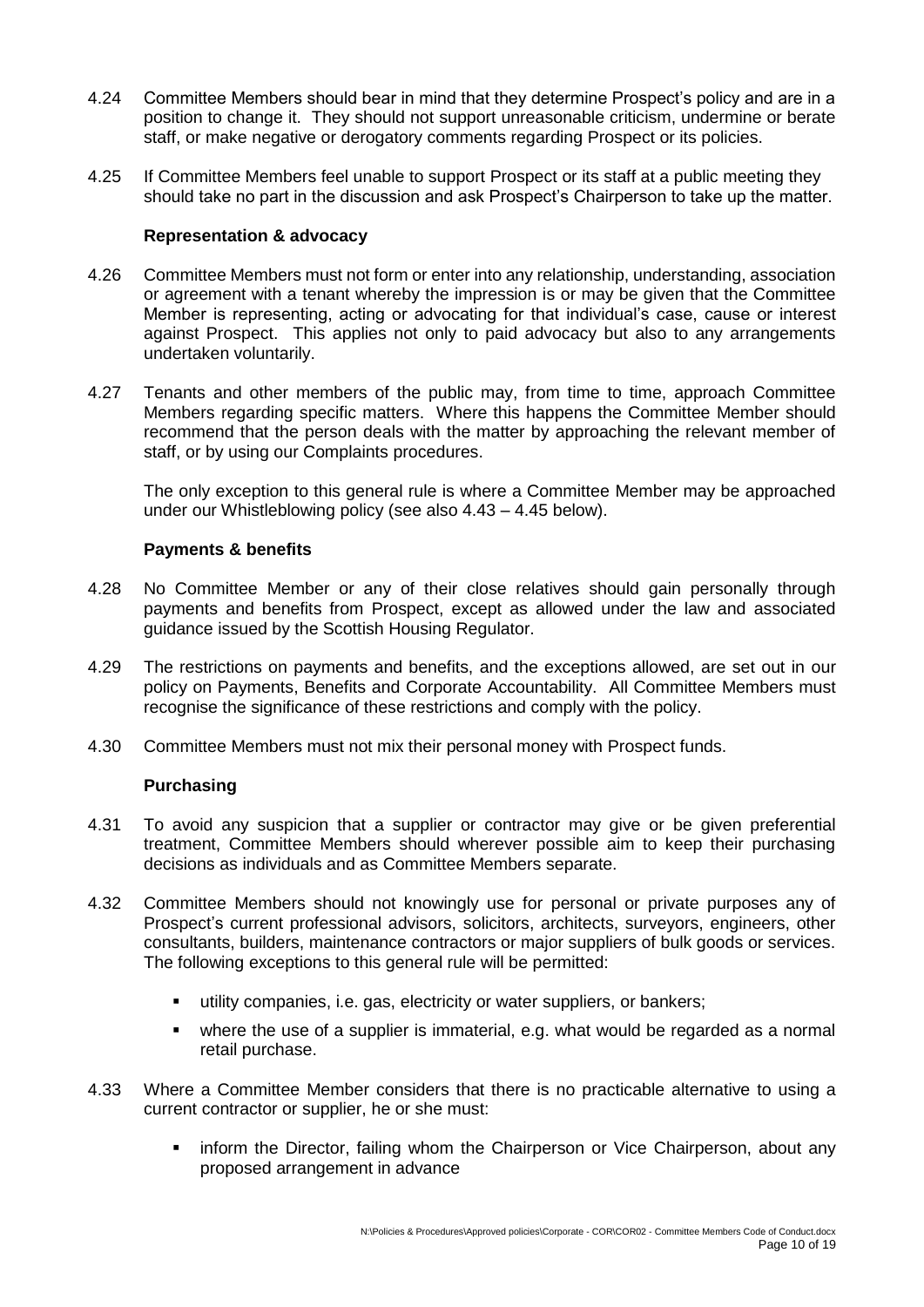- be able to demonstrate why the proposed arrangement is unavoidable and that they will not obtain any financial advantage or preferential treatment from the proposed arrangement.
- 4.34 Our arrangements for dealing with these issues are set out in the policy entitled Payments, Benefits and Corporate Accountability.

#### **Political activity**

- 4.35 Committee Members must ensure that in their work for Prospect they do not, either individually or as a group, become associated with, affiliated to, supportive of or against one or more political parties or movements.
- 4.36 Where individual Committee Members are involved in political activity, they should ensure that their activities and affiliations are kept separate from their work on behalf of Prospect.

## **Gifts & hospitality**

- 4.37 Committee Members should treat with caution any offer of gifts, favours or hospitality made to them by third parties, as such offers could be seen as attempts to influence the Committee's decisions.
- 4.38 Gifts and offers of hospitality which are of small value will be permitted, while those of a significant value as defined from time to time by the Management Committee, will be refused.
- 4.39 All offers of gifts or hospitality, whether accepted or declined, will be reported to the Director so that they may be recorded in the register kept for that purpose. The Director will make the register available for inspection by Committee Members when required and at least once each year.
- 4.40 Our arrangements for dealing with these issues are set out in our Payments, Benefits & Corporate Accountability policy.

#### **Press & media**

- 4.41 The designated press and media spokespersons for Prospect are the Director and Chairperson (failing whom the Vice Chairperson).
- 4.42 No Committee Member other than the Chairperson (or Vice Chairperson) may make any statement, representation, give any interview, or enter into any other communication with the press or media concerning, relating to or referring to Prospect or any part or aspect of Prospect's business, operations or plans, without first having received written approval to do so from the Chairperson (failing whom the Vice Chairperson), or from the Director, or the approval of the remainder of the Management Committee.

### **Social media**

- 4.43 Committee Members will not deliberately identify themselves as Committee Members or that they are linked to Prospect in any way when contributing to websites, blogs, content sharing and social networking sites or any other forms of social media. Committee Members will at all times ensure their conduct is appropriate and consistent with their role, and that they do not bring any disrepute to Prospect's name. If there is any likelihood that the content could identify the user with Prospect the user will ensure that a disclaimer is added stating that the views expressed are those of the individual and do not represent Prospect's views.
- 4.44 Committee Members will not make any defamatory, actionable or untrue statements about colleagues or anyone else associated with Prospect, or about their work or the organisation,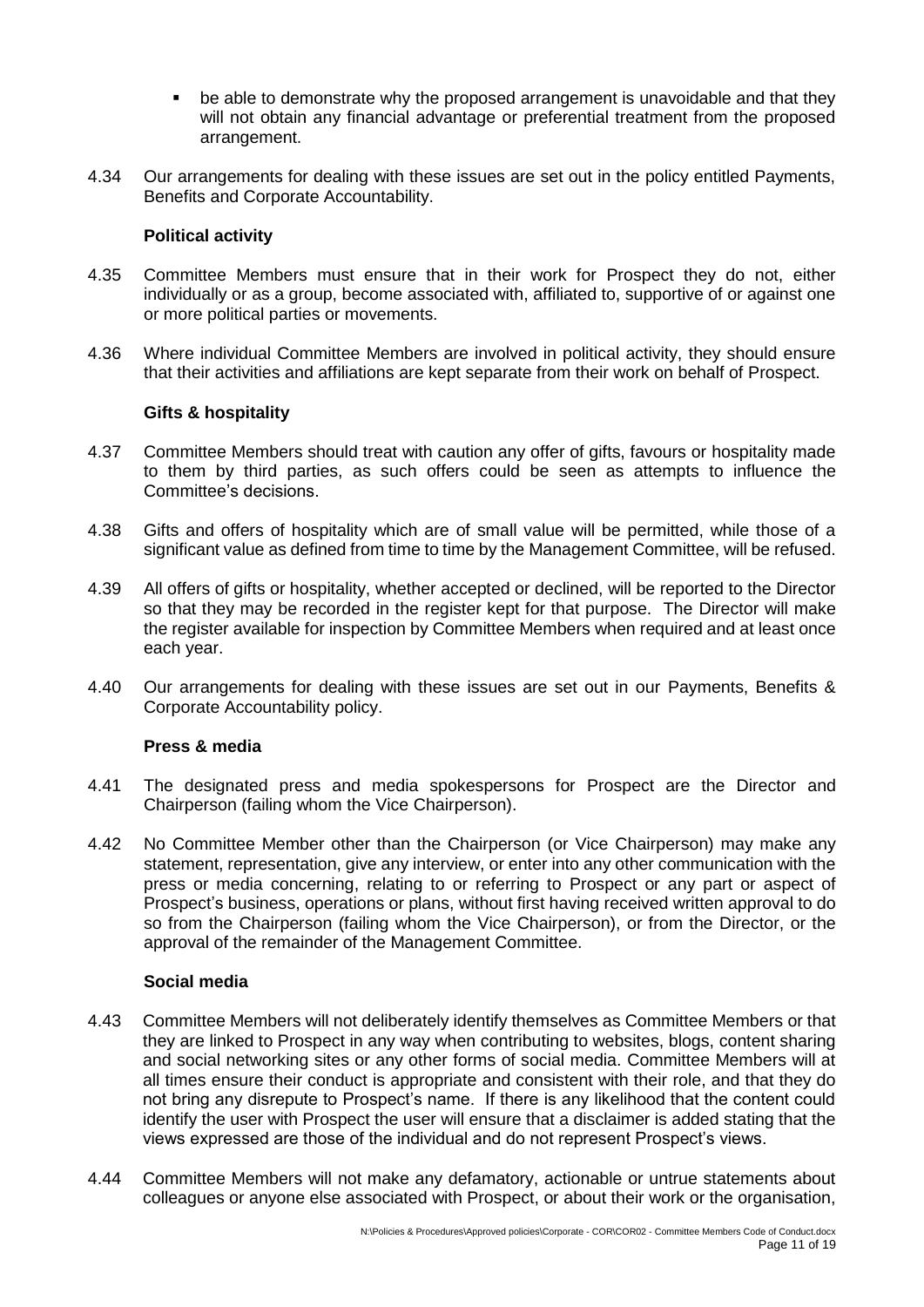on any blogs, content sharing or social networking sites.

#### **Whistleblowing**

4.45 The term 'whistleblowing' refers to the action of an individual within an organisation bringing a matter of concern, normally a potentially serious matter, to the attention of the appropriate senior person in that organisation, or to a relevant external organisation.

Normally such action follows unsuccessful attempts to raise the concern through 'normal channels', but there will also be situations where this may not be possible and 'whistleblowing' is the only option available to the concerned person.

- 4.46 All Committee Members have a duty to raise any matters of concern they may have about the actions or activities of Prospect, or of individual Committee Members or members of staff. They should raise such concerns with the Director in the first instance, or if the concern relates to the Director, with the Chairperson (failing whom the Vice Chairperson).
- 4.47 Where a Committee Member feels that having reported the matter to the relevant person, the issue is not being addressed appropriately, he or she may follow our policy on Whistleblowing.

#### **5.0 BREACHES and FAILURES**

- 5.1 A breach of and/or failure to follow this Code may have serious consequences for Prospect. Our work and/or reputation may be damaged as a result of a Committee Member's actions or omissions.
- 5.2 A breach of and/or failure to follow this Code during a Management Committee or Working Group meeting will be dealt with by the person chairing that meeting. If a Committee Member is obstructive or offensive to, or disregards the authority of the person chairing the meeting, a vote may be taken to exclude him or her from the remainder of the meeting. Following the meeting the Committee Member concerned may be the subject of a written complaint to the Chairperson (failing whom the Vice Chairperson).
- 5.3 A written complaint to the Chairperson (or Vice Chairperson) that there has been a breach of and/or failure to follow this Code, whether at a Committee meeting or at any other time, will be the subject of an investigation initiated by the Chairperson. Where the complaint is against the Chairperson, the investigation will be initiated by the Vice Chairperson.
- 5.4 The procedures to be followed during an investigation and in deciding on any resulting action are set out in Appendix 2 to this Code.

#### **6.0 POLICIES and PROCEDURES**

- 6.1 The issues discussed in this Code are covered in a range of policies and procedures approved by the Management Committee (see Appendix 3 for a current list).
- 6.2 Committee Members should ensure that they either have their own copies of relevant policies or have familiarised themselves with their content, as part of their compliance with this Code.

## **7.0 CONCLUSION**

7.1 The Management Committee will review this Code of Conduct at least every three years.

Reviewed by the Management Committee on 30 October 2019

Next review due by: October 2022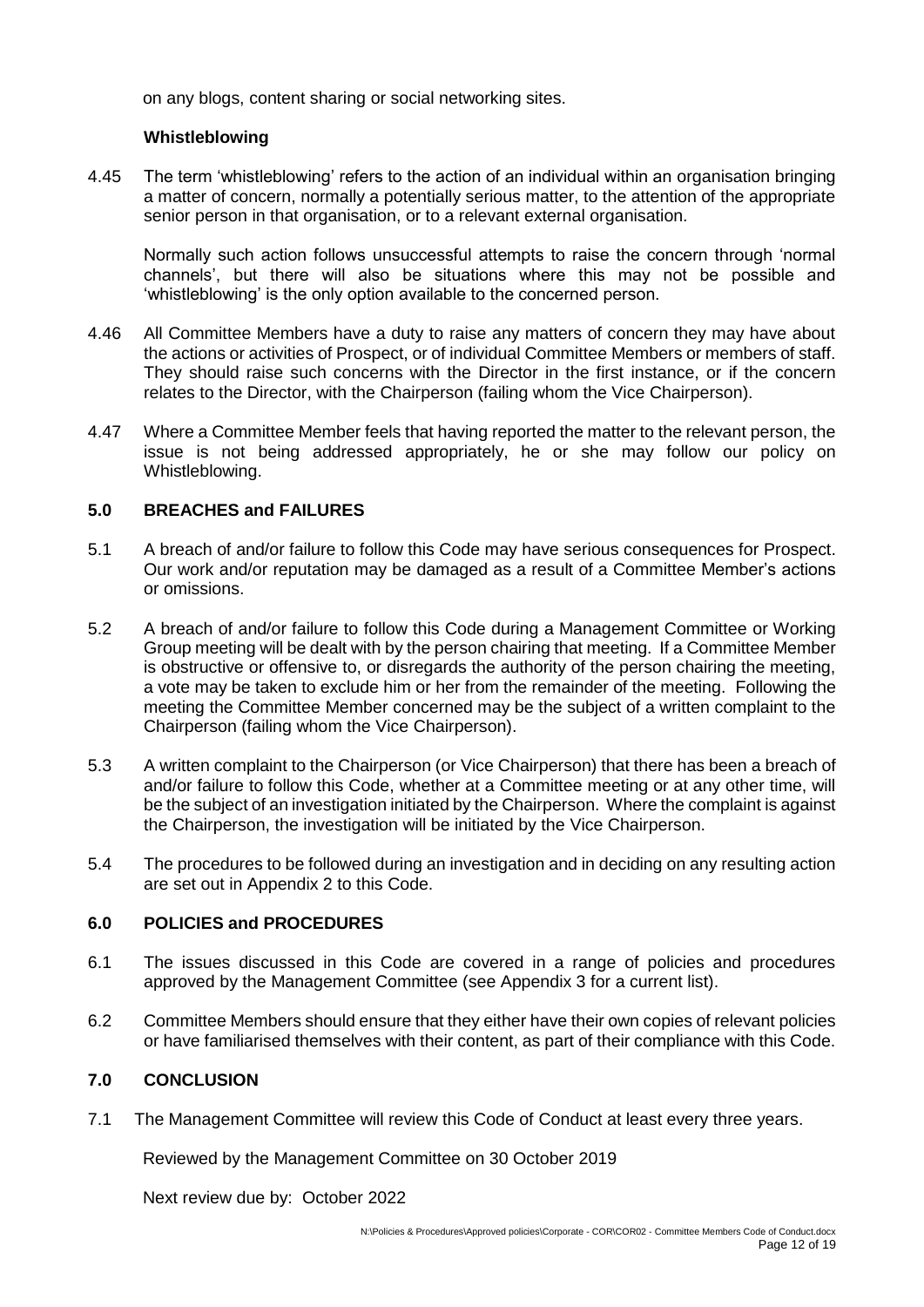## **PROSPECT COMMUNITY HOUSING ASSOCIATION LIMITED**

## **CODE OF CONDUCT FOR MANAGEMENT COMMITTEE MEMBERS**

## **COMMITTEE MEMBER DECLARATION**

As a Committee Member of Prospect Community Housing Association Ltd. (Prospect) I acknowledge and accept Prospect's Code of Conduct and agree to be bound by its terms. In particular, but without limitation, I agree:

- 1. to declare all my interests, be they employment, positions of responsibility, membership of other Registered Social Landlords or other groups in Wester Hailes, directorships and any financial interests that may relate to the work of Prospect;
- 2. not to receive any financial remuneration for my work for Prospect other than reasonable travelling and out of pocket expenses properly incurred in the business of Prospect;
- 3. to ensure that any private or personal financial or non-financial interests never influence my decisions in connection with Prospect's work and that I will never use my position as a Committee Member for personal gain of any kind;
- 4. to disclose any direct or indirect pecuniary interest or other non-pecuniary interest in any contracts or business to be considered by the Management Committee which could influence my judgement, and where required by the Chairperson, to withdraw from the meeting during consideration and discussion of such business;
- 5. to treat as confidential all information relating to the business, policy, organisation, management, future plans, clients, tenants and staffing of Prospect to which I have access and which the Code of Conduct does not permit me to disclose;
- 6. not to part with possession of or to reproduce any of Prospect's correspondence, documentation or internal memoranda for the benefit of third parties without the express permission of the Management Committee
- 7. not to accept gifts, other than those of a trivial nature, nor to receive or offer in the name of Prospect excessive or extravagant hospitality;
- 8. not, without first raising the matter with the Director or Chairperson (failing whom the Vice Chairperson), knowingly use the services of a current consultant, contractor, personal advisor or other individual or firm who works for or provides services to Prospect;
- 9. ensure that at all times I adhere to Prospect's policy on Payments, Benefits & Corporate Accountability and any guidance issued from time to time by the Scottish Housing Regulator, relating to the receipt by a Committee Member of any payment or benefits in kind from Prospect;
- 10. to observe and uphold the principles of corporate responsibility and decision-making.

| Signed              | Date |
|---------------------|------|
|                     |      |
| Name (please print) |      |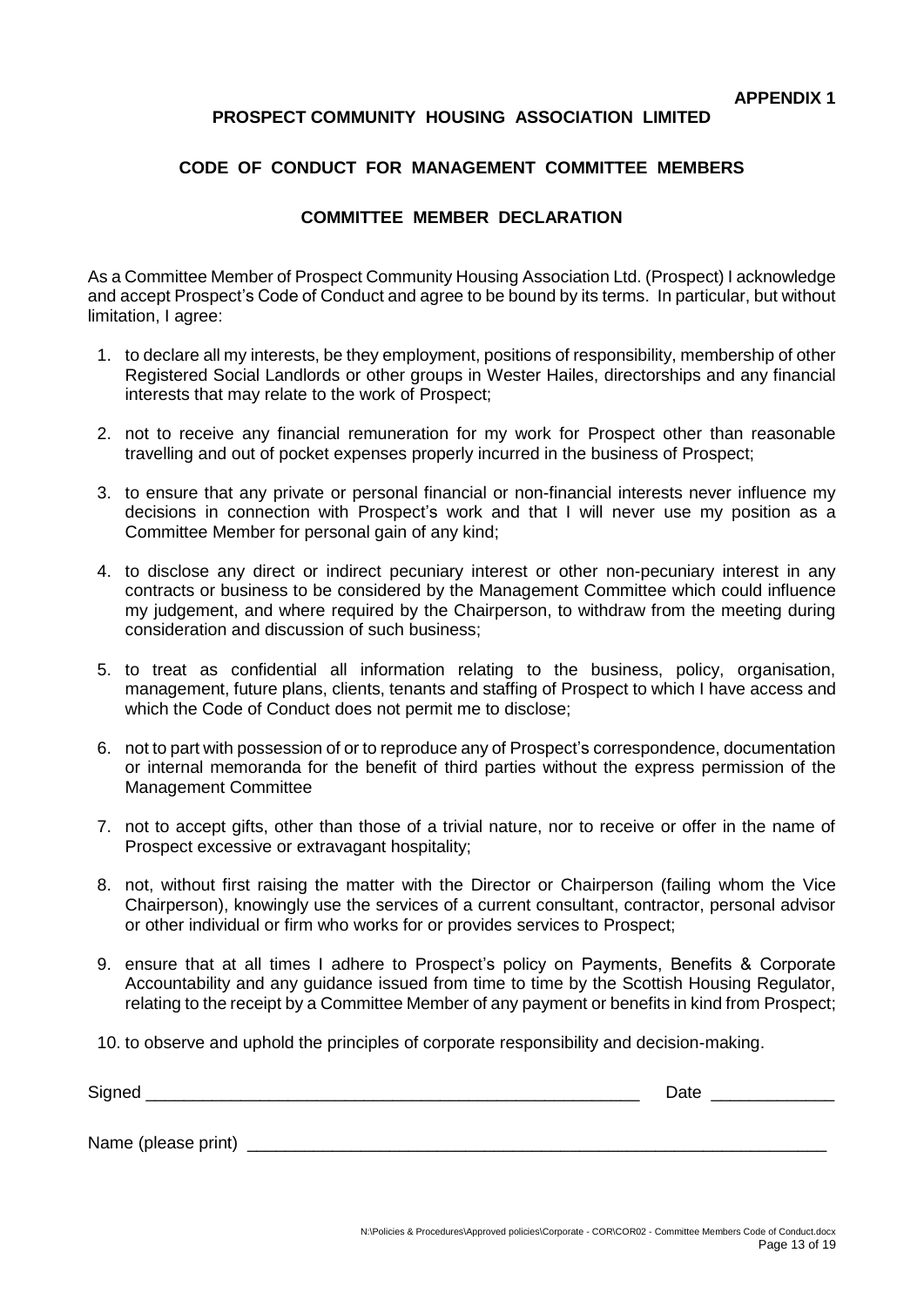## **PROSPECT COMMUNITY HOUSING ASSOCIATION LIMITED**

## **CODE OF CONDUCT FOR MANAGEMENT COMMITTEE MEMBERS**

## **INVESTIGATING BREACHES AND FAILURES - PROCEDURE**

## **INTRODUCTION**

- 1. To be investigated, a complaint that a Committee Member has breached or failed to follow the Code of Conduct must be made in writing and signed by the person making the complaint.
- 2. The complaint should be made to the Chairperson, or in the latter's absence, to the Vice Chairperson. A complaint about the Chairperson should be made to the Vice Chairperson.
- 3. A written complaint will be investigated. The Chairperson, failing whom the Vice Chairperson, will decide who should carry out the investigation and may, subject to the provisions of this document, set out specific procedures and/or a timetable for those undertaking the investigation.

#### **INVESTIGATING A COMPLAINT**

- 4. An investigation may be carried out by senior members of staff, such as the Director or a Manager, or by external advisors. The following will **not** be appointed to carry out an investigation:
	- a) another Committee Member
	- b) a member of staff with a direct involvement in the matter complained of.
- 5. The purpose of the investigation will be to ascertain the facts, so far as is possible, and to submit a report to the Chairperson or Vice Chairperson. Where facts are disputed, those carrying out the investigation will give their view as to the version of the facts they prefer.
- 6. The report to the Chairperson or Vice Chairperson will be in writing and will include such supporting documentation and other materials as those investigating deem appropriate.
- 7. The investigator(s) will be given every co-operation by Management Committee Members, including the Member complained against, and by members of staff. Those investigating will be entitled to access all documents and other materials regarded as being relevant to the complaint and to interview all such persons they wish to. Failure by a Committee Member to co-operate with an investigation will, in itself, be a breach of this Code.
- 8. The Chairperson or Vice Chairperson may decide to initiate an investigation without first advising the Committee Member complained against that they are doing so, or giving them details of the complaint, where he/she reasonably believes that to do so would prejudice the investigation. However, either at the start of the investigation or during it, the Committee Member against whom a complaint is made will be given a copy of the written complaint and will be given reasonable opportunity of making such comments and responses to the investigator(s) as they wish to.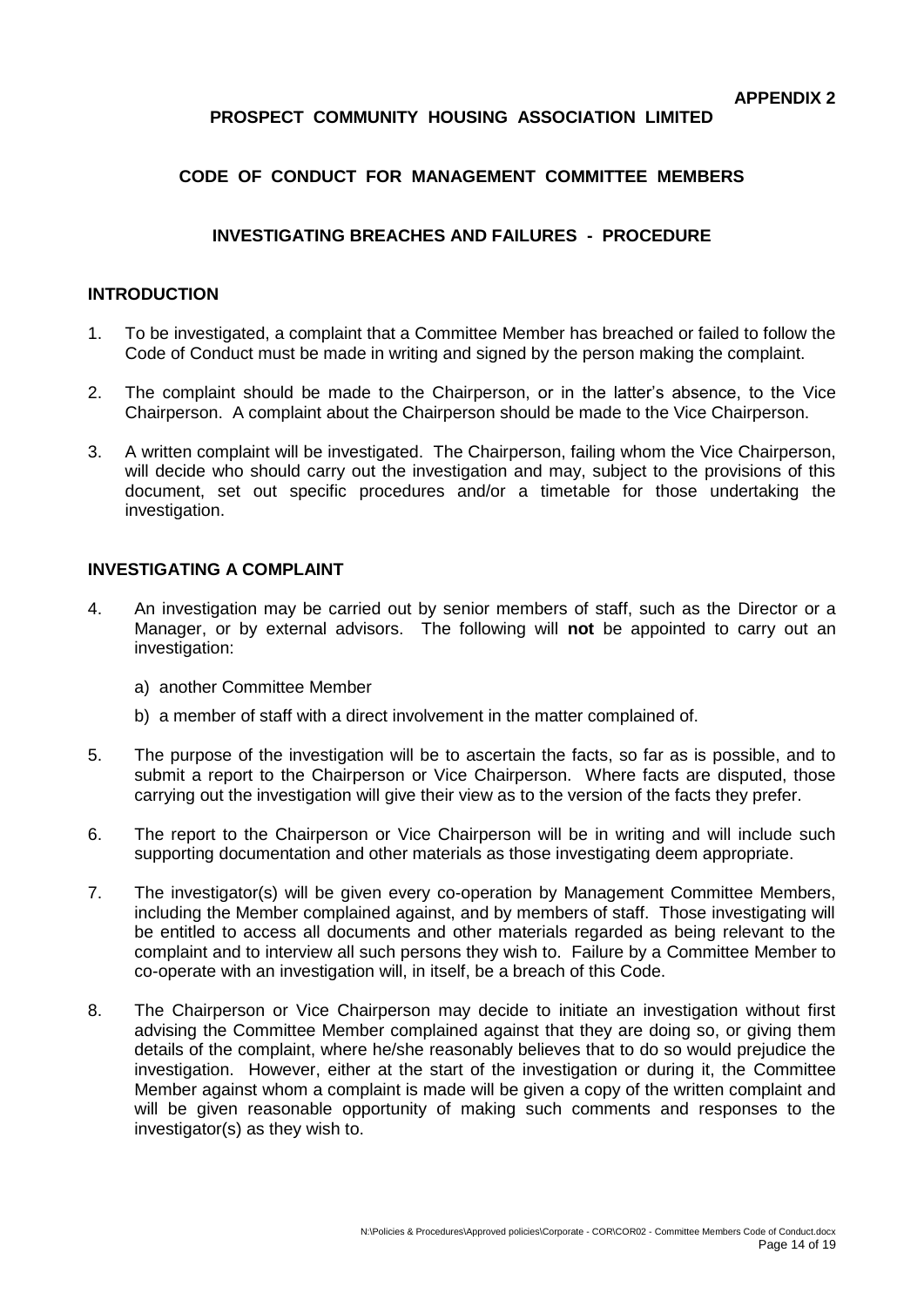- 9. The Committee Member complained against will have the right to appoint a representative and to have a reasonable opportunity to make representations on the content of the complaint.
- 10. An investigation will be completed as quickly as possible, taking into account the nature and complexity of the matters being investigated and the right of the person complained against to have a reasonable opportunity to make representations to the investigator.
- 11. The investigator(s) will normally include in the report an opinion as to whether or not a breach and/or failure to follow this Code has occurred. However this opinion will not be a final decision, as this will be taken either by the Chairperson or Vice Chairperson, or by the Committee as a whole.

## **ACTION FOLLOWING THE REPORT**

12. The Chairperson, failing whom the Vice Chairperson, will consider the report and any further representations made by or on behalf of the Committee Member concerned and shall consider what, if any, action should be taken.

#### **No breach or failure**

- 13. If the Chairperson (Vice Chairperson) decides that a breach and/or failure has not occurred he/she will:
	- a) advise the Committee Member concerned in writing of their decision;
	- b) advise the person(s) who carried out the investigation;
	- c) submit a confidential report on the complaint, the investigation and the decision made, with all relevant documentation, to the next meeting of the Management Committee (see also para. 18 below).

#### **Breach or failure, but not serious**

- 14. If the Chairperson (Vice Chairperson) considers that a breach and/or failure has occurred but that it is not serious enough to require consideration by the full Committee, he/she may decide to:
	- a) offer assistance on how the Committee Member may improve his or her conduct **and/or**
	- b) offer training or other form of support **and/or**
	- c) reprimand the Committee Member concerned.
- 15. The Chairperson (Vice Chairperson) will:
	- a) advise the Committee Member concerned in writing of their decision;
	- b) advise the person(s) who carried out the investigation;
	- c) submit a confidential report on the complaint, the investigation and the decision made, with all relevant documentation, to the next meeting of the Management Committee (see also para. 18 below).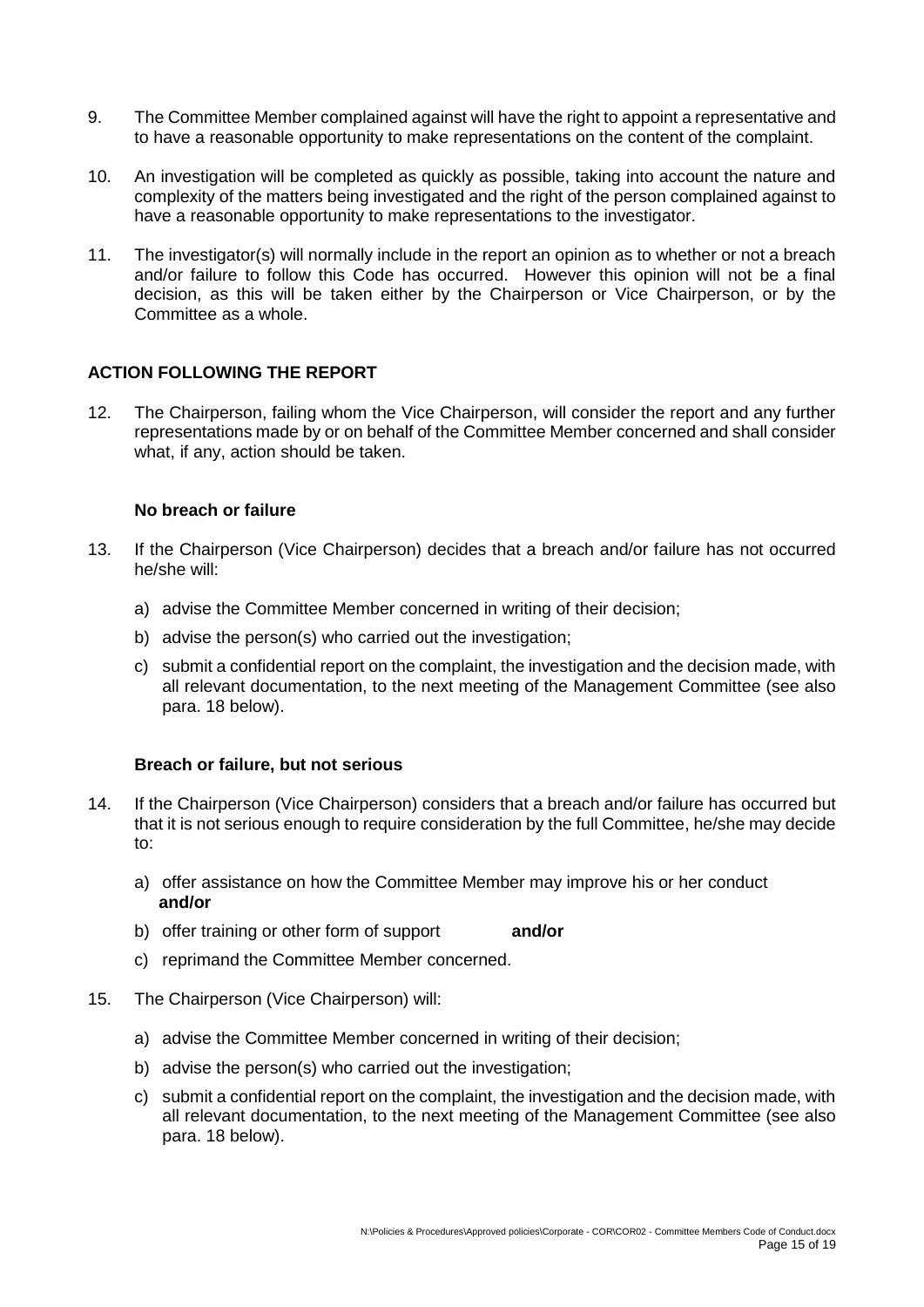16. Where the Committee Member accepts the decision, and where the Management Committee agrees that no further action is required (see para. 18), the matter will be closed.

However if the Committee Member does not accept that a breach or failure has occurred and/or does not accept the Chairperson's (Vice Chairperson's) decision, the matter will be referred to the full Management Committee.

#### **Serious breach or failure**

17. If the Chairperson (Vice Chairperson) considers that a breach and/or failure has occurred and that it is sufficiently serious to warrant a greater sanction or penalty than is available to the Chairperson (Vice Chairperson), the matter will be referred to the full Management Committee.

#### **MANAGEMENT COMMITTEE HEARING**

18. Where the Chairperson (Vice Chairperson) has made a decision and then submitted a report, the Committee may choose, irrespective of any action already taken or not taken by the Chairperson (Vice Chairperson), to consider the matter further and make their own decision, for example by deciding to impose a greater penalty.

As previously stated in para. 16, the complaint will also be considered by the Management Committee if the Committee Member concerned does not accept that a failure has occurred and/or does not accept the Chairperson's (Vice Chairperson's) decision.

- 19. A Committee Member complained against will be entitled, at his or her expense, to be represented by whoever they choose, at a Committee hearing regarding the complaint.
- 20. Where the complaint was made by another Committee Member, that Member will not take part in the hearing's discussions, and will not be present except at the request of the Committee to provide information and answer any questions, following which he or she will withdraw.
- 21. All Committee Members involved in considering the complaint, including the person who is the subject of the complaint, will be entitled to have access to all relevant materials and other evidence gathered during the investigation and relied on by the investigator in their report, as well as access to the investigator's report itself.
- 22. Before the Committee reaches a decision, the Committee Member who is the subject of the complaint will be entitled to a reasonable opportunity to make such representations and to submit such materials as he or she considers appropriate. However witnesses, other than the investigator, will only be allowed to speak at a hearing with the permission of the person chairing the meeting – normally the Chairperson or Vice Chairperson of the Management Committee.
- 23. The investigator will normally attend the hearing to speak to their investigation and report, and to answer questions from Committee Members, including the Member complained against.
- 24. As the Committee hearing is not a judicial process the Management Committee will not be bound by any formal rules of evidence. Provided there is fair disclosure, Committee Members will be entitled to consider any and all evidence they consider relevant to deciding on the complaint.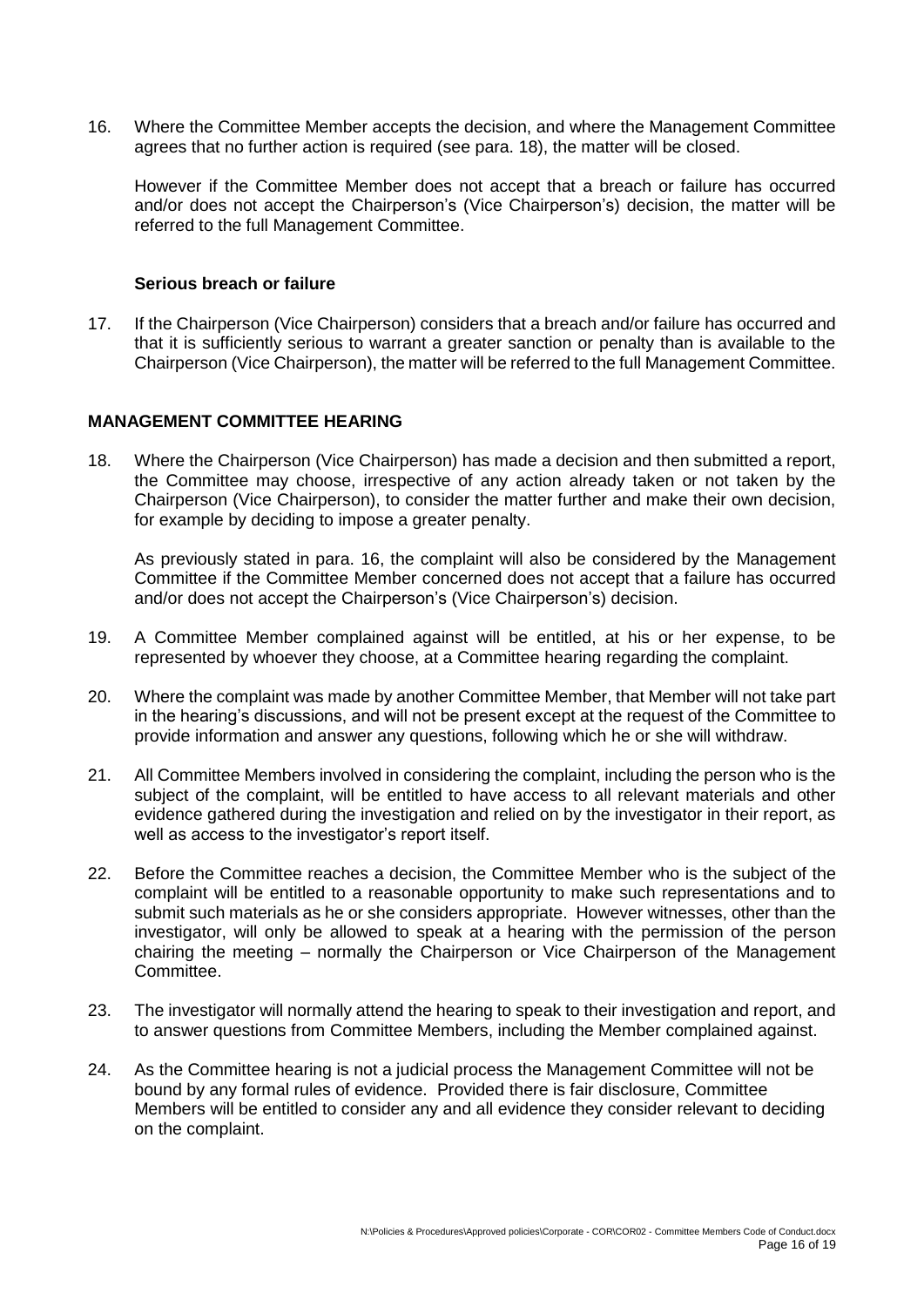- 25. Subject to this Code and the Management Committee Standing Orders, the person chairing the meeting will be entitled to determine the procedures to be adopted at a hearing on a complaint. He or she may determine a timetable for the hearing and set limits on the time allocated to different parts of the hearing.
- 26. Committee Members should avoid any 'pre-judging' of the complaint until they have heard all the evidence and representations etc., and the views of other Committee Members in the discussion stage before reaching a decision.
- 27. After all the evidence etc. has been presented, the investigator, the Committee Member complained against and anyone accompanying them, and anyone else present who is not a Committee Member will withdraw, to enable the Management Committee to discuss the matter and reach a decision.

#### **FOLLOWING THE HEARING**

- 28. Where the Management Committee decides that a breach and/or failure to follow this Code has occurred the Committee will be entitled, subject to the Committee Member complained against being given a reasonable opportunity to make representations, to determine what, if any, sanction, penalty or other step should be imposed on or taken against the individual concerned.
- 29. Where the Committee decide that the breach and/or failure is sufficiently serious they may decide to remove the person complained against from the Committee, in accordance with the Rules.
- 30. The Chairperson, failing whom the Vice Chairperson, will advise the person complained against of the Committee's decision in writing, within 5 working days of the hearing. The Chairperson (Vice Chairperson) will also advise the person who made the complaint of the outcome.
- 31. There will be no right of appeal against any decision reached by the Management Committee.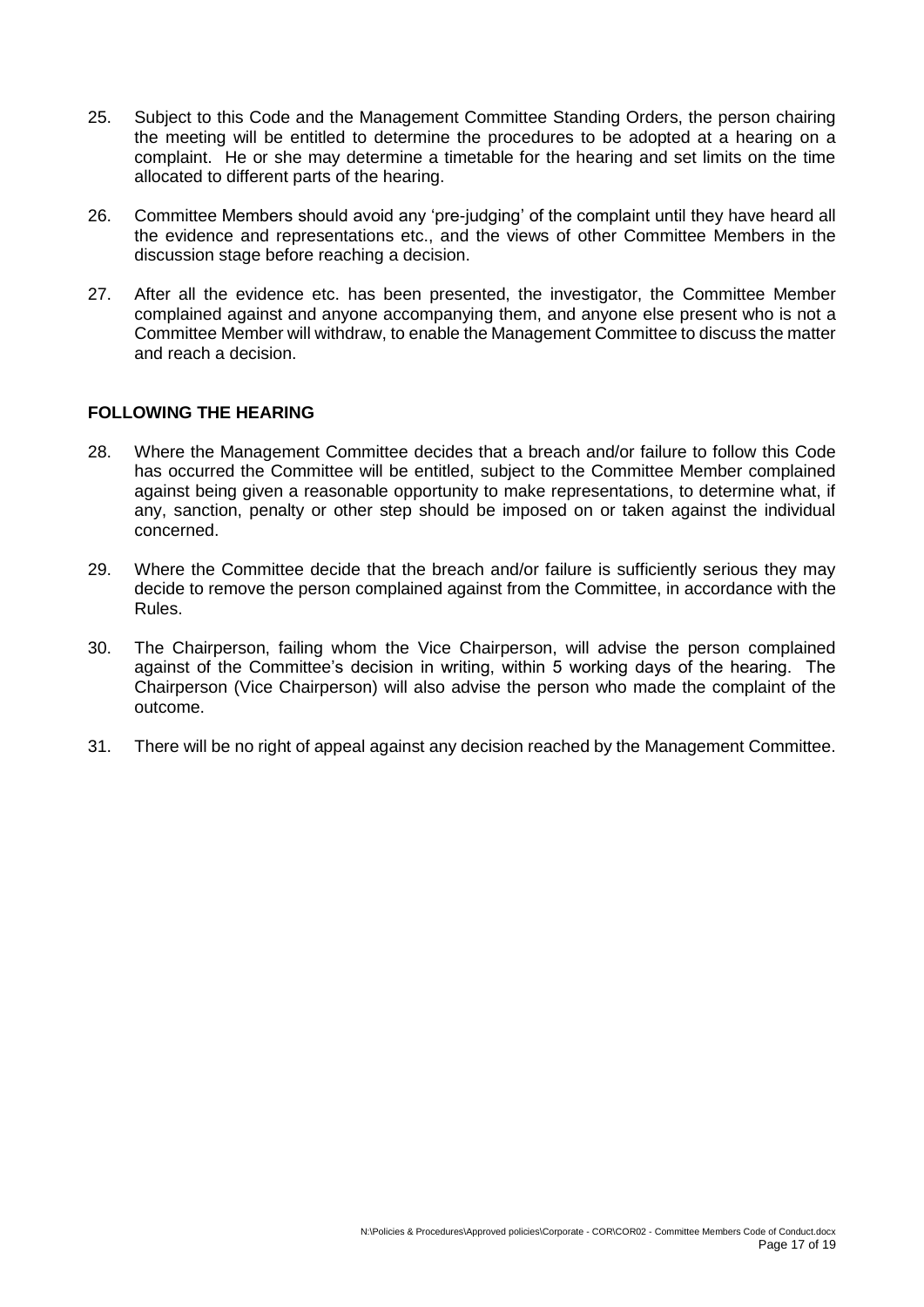## **PROSPECT COMMUNITY HOUSING ASSOCIATION LIMITED**

## **CODE OF CONDUCT FOR MANAGEMENT COMMITTEE MEMBERS**

## **LIST OF RELATED DOCUMENTS**

Prospect's Rules

- Code of Governance for Management Committee Members
- Management Committee Standing Orders & Scheme of Delegation
- Management Committee & Working Group Remits

Business Plan

- Committee Members Expenses Procedure
- Committee Members Development & Training Policy
- Financial Regulations
- Risk Management Policy
- Equality & Diversity Policy
- Payments, Benefits & Corporate Accountability Policy
- Openness & Confidentiality Policy
- Complaints Policy
- Whistleblowing Policy
- Health & Safety Policy
- Personal Relationships at Work Policy
- Disciplinary Policy
- Grievance Policy
- Information Technology Use and Communications Policy